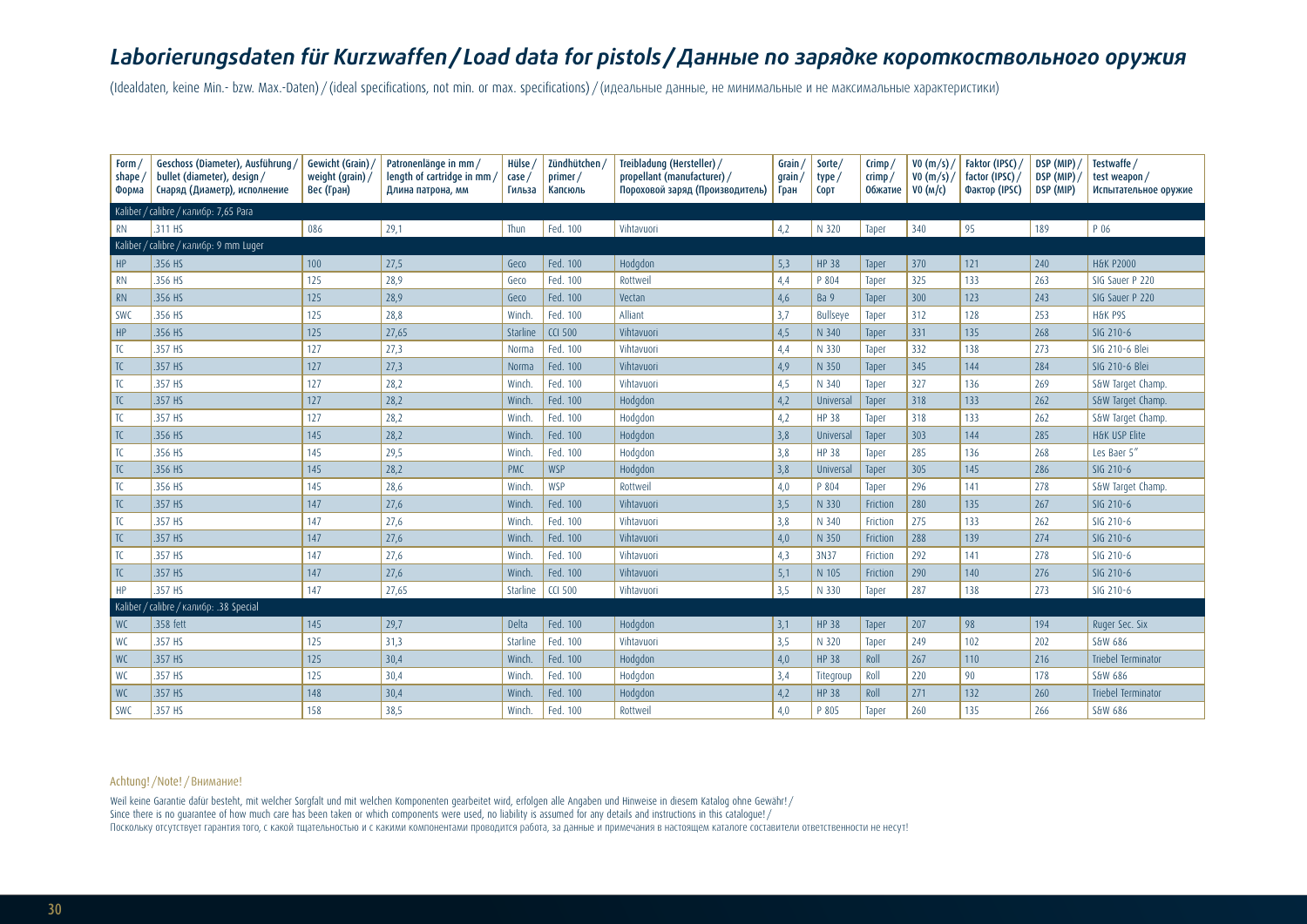| Form,<br>shape,<br>Форма                 | Geschoss (Diameter), Ausführung/<br>bullet (diameter), design/<br>Снаряд (Диаметр), исполнение | Gewicht (Grain)<br>weight (grain)/<br>Вес (Гран) | Patronenlänge in mm /<br>length of cartridge in mm/<br>Длина патрона, мм | Hülse<br>$\cose/$<br>Гильза | Zündhütchen<br>primer/<br>Капсюль | Treibladung (Hersteller) /<br>Grain/<br>propellant (manufacturer) /<br>grain,<br>Пороховой заряд (Производитель)<br>Гран |      | Sorte/<br>type/<br>CODT | $C$ rimp<br>$\mathsf{crimp}/$<br>Обжатие | VO (m/s) /<br>V0(m/s) /<br>VO $(M/c)$ | Faktor (IPSC)<br>factor (IPSC) /<br>Фактор (IPSC) | DSP (MIP)<br>DSP (MIP)<br>DSP (MIP) | Testwaffe /<br>test weapon/<br>Испытательное оружие |
|------------------------------------------|------------------------------------------------------------------------------------------------|--------------------------------------------------|--------------------------------------------------------------------------|-----------------------------|-----------------------------------|--------------------------------------------------------------------------------------------------------------------------|------|-------------------------|------------------------------------------|---------------------------------------|---------------------------------------------------|-------------------------------------|-----------------------------------------------------|
|                                          | Kaliber / calibre / калибр: .38 Special                                                        |                                                  |                                                                          |                             |                                   |                                                                                                                          |      |                         |                                          |                                       |                                                   |                                     |                                                     |
| <b>SWC</b>                               | .357 HS                                                                                        | 158                                              | 38,5                                                                     | Winch.                      | Fed. 100                          | Vihtavuori                                                                                                               | 6,5  | N 350                   | Taper                                    | 320                                   | 166                                               | 327                                 | S&W 686                                             |
| <b>SWC</b>                               | .357 HS                                                                                        | 158                                              | 38,5                                                                     | Winch.                      | Fed. 100                          | Hodgdon                                                                                                                  | 5,0  | Universal               | Taper                                    | 250                                   | 130                                               | 256                                 | S&W 686                                             |
| <b>SWC</b>                               | .357 HS                                                                                        | 158                                              | 38,5                                                                     | Winch.                      | Fed. 200                          | Hodgdon                                                                                                                  | 12,4 | H 4227                  | Taper                                    | 300                                   | 155                                               | 307                                 | S&W 686                                             |
| <b>SWC</b>                               | .357 HS                                                                                        | 158                                              | 38,5                                                                     | Winch.                      | Fed. 100                          | Vectan                                                                                                                   | 5,2  | Ba 9                    | Taper                                    | 240                                   | 124                                               | 245                                 | S&W 686                                             |
| Kaliber<br>calibre / калибр: .357 Magnum |                                                                                                |                                                  |                                                                          |                             |                                   |                                                                                                                          |      |                         |                                          |                                       |                                                   |                                     |                                                     |
| <b>WC</b>                                | .357 HS                                                                                        | 85                                               | 33,3                                                                     | Starline                    | <b>CCI 500</b>                    | Vectan                                                                                                                   | 3,2  | <b>BA 10</b>            | Taper                                    | 280                                   | 78                                                | 154                                 | S&W 686                                             |
| TC                                       | .357 HS                                                                                        | 158                                              | 40,9                                                                     | Winch.                      | <b>CCI 500</b>                    | Vihtavuori                                                                                                               | 14,5 | N 110                   | Factory                                  | 410                                   | 212                                               | 420                                 | S&W Target Champ.                                   |
| TC                                       | .357 HS                                                                                        | 158                                              | 40,9                                                                     | Winch.                      | <b>CCI 500</b>                    | Hodgdon                                                                                                                  | 14,2 | H 4227                  | Factory                                  | 340                                   | 176                                               | 348                                 | S&W 686                                             |
| TC                                       | .357 HS                                                                                        | 158                                              | 40,9                                                                     | Winch.                      | <b>CCI 500</b>                    | Rottweil                                                                                                                 | 12,4 | R 910                   | Factory                                  | 355                                   | 184                                               | 363                                 | S&W Target Champ.                                   |
| TC                                       | .357 HS                                                                                        | 158                                              | 40,6                                                                     | Starline                    | Fed. 100                          | Accurate                                                                                                                 | 5,6  | No. 2                   | Factory                                  | 300                                   | 156                                               | 307                                 | Vaquero 5 1/2"                                      |
| HP                                       | .357 HS                                                                                        | 158                                              | 41,5                                                                     | Starline                    | <b>CCI 500</b>                    | Vihtavuori                                                                                                               | 8,0  | N340                    | Factory                                  | 365                                   | 189                                               | 373                                 | S&W 686                                             |
| TC                                       | .357 HS                                                                                        | 180                                              | 40,3                                                                     | Starline                    | Fed. 100                          | Hodgdon                                                                                                                  | 6,3  | Universal               | Taper                                    | 310                                   | 180                                               | 362                                 | S&W 686                                             |
| TC                                       | .357 HS                                                                                        | 180                                              | 40,7                                                                     | Starline                    | Fed. 100                          | Accurate                                                                                                                 | 8,0  | No. 5                   | Factory                                  | 300                                   | 177                                               | 350                                 | S&W 686                                             |
| TC                                       | .357 HS                                                                                        | 180                                              | 40,8                                                                     | Starline                    | Fed. 100                          | Hodgdon                                                                                                                  | 6,2  | <b>HP 38</b>            | Taper                                    | 300                                   | 177                                               | 350                                 | S&W 686                                             |
| TC                                       | .357 HS                                                                                        | 180                                              | 40,5                                                                     | Starline                    | <b>CCI 500</b>                    | Vihtavuori                                                                                                               | 7,0  | N 340                   | Taper                                    | 314                                   | 185                                               | 366                                 | S&W 686 Int. Dx                                     |
| TC                                       | 357 HS                                                                                         | 180                                              | 40,2                                                                     | Geco                        | <b>CCI 500</b>                    | Rottweil                                                                                                                 | 9,7  | P 806                   | Factory                                  | 315                                   | 186                                               | 367                                 | S&W 686                                             |
| HP                                       | .357 HS                                                                                        | 180                                              | 41,5                                                                     | <b>Starline</b>             | <b>CCI 500</b>                    | Vihtavuori                                                                                                               | 7,7  | 3N37                    | Taper                                    | 318                                   | 188                                               | 371                                 | S&W 686                                             |
| $\overline{C}$                           | .357 HS                                                                                        | 200                                              | 40,1                                                                     | Starline                    | Fed. 100                          | Hodgdon                                                                                                                  | 5,6  | Universal               | Taper                                    | 284                                   | 186                                               | 368                                 | S&W 686                                             |
| <b>RN</b>                                | .357 HS                                                                                        | 200                                              | 40,7                                                                     | Starline                    | <b>CCI 500</b>                    | Vectan                                                                                                                   | 8,0  | SP <sub>2</sub>         | Taper                                    | 290                                   | 190                                               | 375                                 | S&W 686                                             |
| <b>RN</b>                                | .357 HS                                                                                        | 200                                              | 40,7                                                                     | Starline                    | <b>CCI 500</b>                    | Vihtavuori                                                                                                               | 7,7  | 3N37                    | Taper                                    | 275                                   | 180                                               | 356                                 | S&W 686                                             |
| Kaliber                                  | calibre / калибр: .40 S&W                                                                      |                                                  |                                                                          |                             |                                   |                                                                                                                          |      |                         |                                          |                                       |                                                   |                                     |                                                     |
| TC                                       | .401 HS                                                                                        | 180                                              | 28,8                                                                     | Winch.                      | Remington SP                      | Vihtavuori                                                                                                               | 4,9  | N 330                   | Taper                                    | 306                                   | 180                                               | 356                                 | Strayer Voight                                      |
| TC                                       | .401 HS                                                                                        | 180                                              | 30,1                                                                     | Winch.                      | Remington SP                      | Hodgdon                                                                                                                  | 5,4  | Universal               | Taper                                    | 314                                   | 185                                               | 366                                 | Colt 1911 A1                                        |
| TC                                       | .401 HS                                                                                        | 180                                              | 28,8                                                                     | Winch.                      | Remington SP                      | Accurate                                                                                                                 | 5,2  | No. 2                   | Taper                                    | 310                                   | 183                                               | 362                                 | Tanfoglio                                           |
| TC                                       | .401 HS                                                                                        | 180                                              | 29,6                                                                     | Starline                    | Fed. 100                          | Hodgdon                                                                                                                  | 5,9  | <b>HP 38</b>            | Taper                                    | 318                                   | 188                                               | 371                                 | H&K USP Exp.                                        |
| HP                                       | 401 HS                                                                                         | 180                                              | 28,8                                                                     | CBC                         | <b>CCI 500</b>                    | Vihtavuori                                                                                                               | 4,6  | N 320                   | Taper                                    | 300                                   | 177                                               | 350                                 | $CZ$ 75                                             |
| TC                                       | .401 HS                                                                                        | 220                                              | 29,7                                                                     | Starline                    | <b>CCI 500</b>                    | Vihtavuori                                                                                                               | 4,4  | N 340                   | Taper                                    | 250                                   | 180                                               | 356                                 | H&K USP Exp.                                        |
| TC                                       | .401 HS                                                                                        | 220                                              | 29,6                                                                     | Starline                    | Fed. 100                          | Hodgdon                                                                                                                  | 4,2  | Universal               | Taper                                    | 252                                   | 182                                               | 359                                 | H&K USP Exp.                                        |
|                                          | Kaliber / calibre / калибр: .44 Magnum                                                         |                                                  |                                                                          |                             |                                   |                                                                                                                          |      |                         |                                          |                                       |                                                   |                                     |                                                     |
| TC                                       | .429 HS                                                                                        | 200                                              | 40,7                                                                     | Starline                    | <b>CCI 350</b>                    | PB Clermont                                                                                                              | 26,0 | <b>PCL 512</b>          | Factory                                  | 450                                   | 295                                               | 583                                 | S&W 629                                             |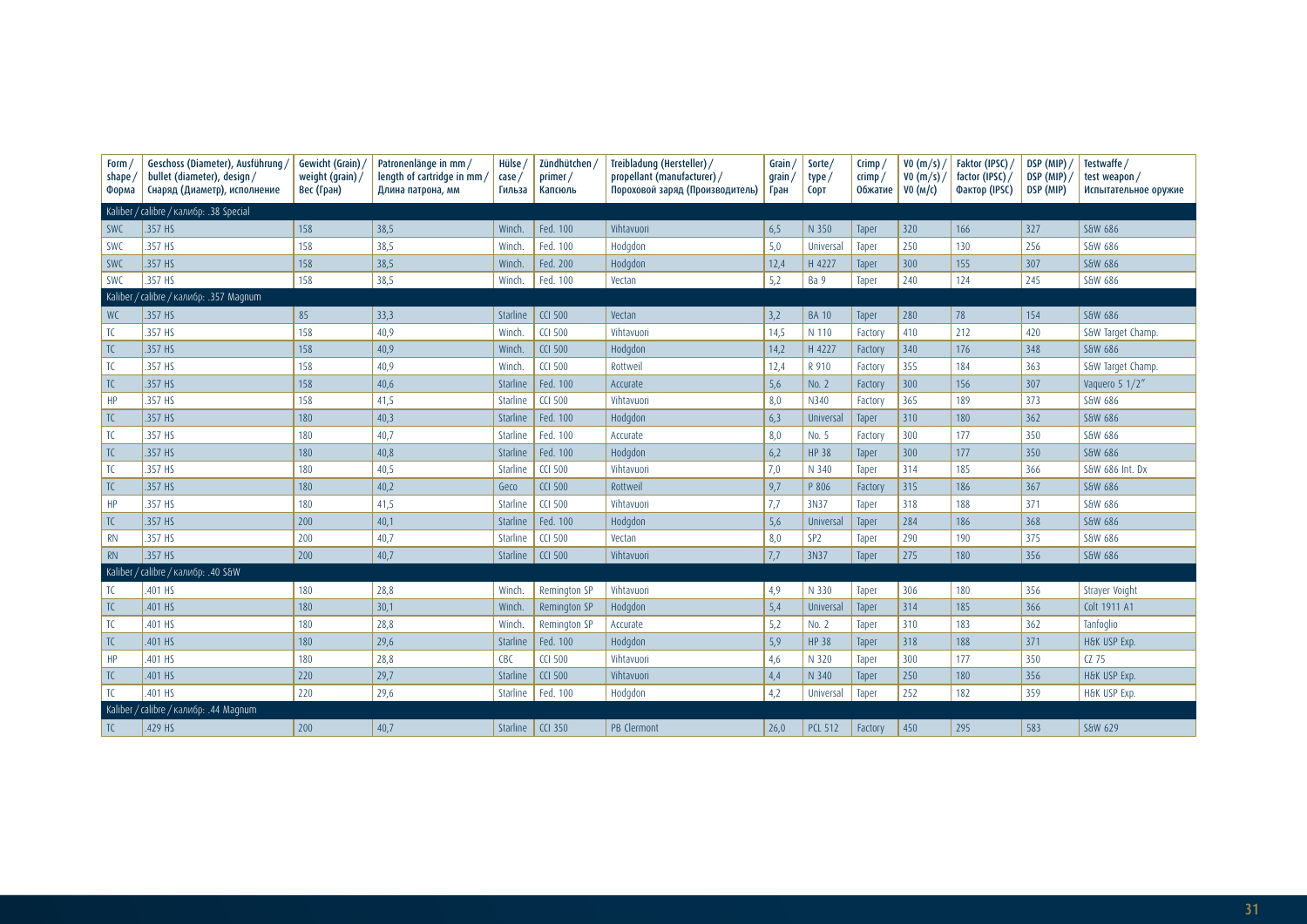# *Laborierungsdaten für Kurzwaffen/ Load data for pistols /Данные по зарядке короткоствольного оружия*

(Idealdaten, keine Min.- bzw. Max.-Daten) / (ideal specifications, not min. or max. specifications) / (идеальные данные, не минимальные и не максимальные характеристики)

| Form,<br>shape<br>Форма | Geschoss (Diameter), Ausführung/<br>bullet (diameter), design /<br>Снаряд (Диаметр), исполнение | Gewicht (Grain)<br>weight (grain) $/$<br>Вес (Гран) | Patronenlänge in mm /<br>length of cartridge in mm/<br>Длина патрона, мм | Hülse<br>case<br>Гильза | Zündhütchen<br>primer/<br>Капсюль | Treibladung (Hersteller) /<br>Grain<br>propellant (manufacturer) /<br>$q$ rain /<br>Пороховой заряд (Производитель)<br>Гран |      | Sorte<br>type/<br>CODT | Crimp $/$<br>crimp/<br><b>Обжатие</b> | VO(m/s)<br>VO(m/s)<br>VO (M/C) | Faktor (IPSC)<br>factor (IPSC)<br>Фактор (IPSC) | DSP (MIP)<br>DSP (MIP)<br>DSP (MIP) | Testwaffe /<br>test weapon/<br>Испытательное оружие |
|-------------------------|-------------------------------------------------------------------------------------------------|-----------------------------------------------------|--------------------------------------------------------------------------|-------------------------|-----------------------------------|-----------------------------------------------------------------------------------------------------------------------------|------|------------------------|---------------------------------------|--------------------------------|-------------------------------------------------|-------------------------------------|-----------------------------------------------------|
|                         | Kaliber / calibre / калибр: .44 Magnum                                                          |                                                     |                                                                          |                         |                                   |                                                                                                                             |      |                        |                                       |                                |                                                 |                                     |                                                     |
| TC                      | .429 HS                                                                                         | 200                                                 | 40,7                                                                     | <b>Starline</b>         | <b>CCI 300</b>                    | Vihtavuori                                                                                                                  | 19,5 | N 105                  | Factory                               | 495                            | 325                                             | 641                                 | S&W 629                                             |
| TC CG                   | .429 HS                                                                                         | 240                                                 | 41,0                                                                     | IMI                     | <b>CCI 300</b>                    | <b>IMR</b>                                                                                                                  | 9,0  | <b>Trail Boss</b>      | Roll                                  | 270                            | 212                                             | 420                                 | S&W 6.5"                                            |
| TC CG                   | .429 HS                                                                                         | 240                                                 | 40,5                                                                     | <b>Starline</b>         | Fed. 150                          | Vihtavuori                                                                                                                  | 9,0  | Tin Star               | Roll                                  | 308                            | 242                                             | 479                                 | DEVA-Messlauf                                       |
| TC                      | .430 HS                                                                                         | 240                                                 | 41,0                                                                     | Starline                | Fed. 155                          | Vihtavuori                                                                                                                  | 20,7 | N 110                  | Factory                               | 440                            | 346                                             | 684                                 | S&W 629                                             |
| TC                      | .429 HS                                                                                         | 240                                                 | 40,4                                                                     | <b>Starline</b>         | Win. LP                           | Vihtavuori                                                                                                                  | 7,7  | N 340                  | Factory                               | 231                            | 182                                             | 359                                 | S&W 629                                             |
| HP                      | .429 HS                                                                                         | 240                                                 | 41,9                                                                     | Starline                | <b>CCI 300</b>                    | Vihtavuori                                                                                                                  | 15,0 | N 105                  | Factory                               | 338                            | 267                                             | 526                                 | S&W 629                                             |
| TC                      | .430 HS                                                                                         | 240                                                 | 41,0                                                                     | <b>Starline</b>         | <b>CCI 300</b>                    | Hodgdon                                                                                                                     | 10,2 | Universal              | Factory                               | 340                            | 268                                             | 529                                 | S&W 629                                             |
| TC                      | .430 HS                                                                                         | 240                                                 | 41,0                                                                     | Starline                | <b>CCI 300</b>                    | Accurate                                                                                                                    | 17,3 | No. 7                  | Factory                               | 400                            | 315                                             | 622                                 | S&W 629                                             |
| TC                      | .430 HS                                                                                         | 240                                                 | 41,0                                                                     | Starline                | <b>CCI 300</b>                    | Accurate                                                                                                                    | 14,4 | No. 5                  | Factory                               | 400                            | 315                                             | 622                                 | S&W 629                                             |
| TC                      | .430 HS                                                                                         | 240                                                 | 41,0                                                                     | <b>Starline</b>         | Fed. 155                          | Accurate                                                                                                                    | 9,4  | No. 2                  | Factory                               | 310                            | 244                                             | 482                                 | S&W 629                                             |
| SWC                     | .430 HS                                                                                         | 250                                                 | 41,0                                                                     | Starline                | <b>CCI 350</b>                    | Alliant                                                                                                                     | 12,5 | <b>Blue Dot</b>        | Factory                               | 302                            | 248                                             | 489                                 | S&W 629 Competitor                                  |
| TC                      | .430 HS                                                                                         | 300                                                 | 41,5                                                                     | Starline                | Fed. 100                          | Vihtavuori                                                                                                                  | 18,0 | N 110                  | Factory                               | 360                            | 354                                             | 700                                 | S&W 629                                             |
| TC                      | .430 HS                                                                                         | 300                                                 | 42,0                                                                     | <b>Starline</b>         | Fed. 150                          | Vihtavuori                                                                                                                  | 9,0  | N 340                  | Taper                                 | 280                            | 276                                             | 544                                 | S&W 629                                             |
| TC                      | .430 HS                                                                                         | 300                                                 | 41,7                                                                     | <b>PMC</b>              | Fed. 150                          | Hodgdon                                                                                                                     | 8,0  | Universal              | Taper                                 | 265                            | 261                                             | 515                                 | S&W 629                                             |
| TC                      | .430 HS                                                                                         | 300                                                 | 41,7                                                                     | <b>PMC</b>              | Fed. 150                          | Accurate                                                                                                                    | 12,6 | No. 9                  | Factory                               | 351                            | 345                                             | 682                                 | S&W 629                                             |
|                         | Kaliber / calibre / калибр: .45 ACP                                                             |                                                     |                                                                          |                         |                                   |                                                                                                                             |      |                        |                                       |                                |                                                 |                                     |                                                     |
| HP                      | .452 HS                                                                                         | 185                                                 | 31,5                                                                     | Winch.                  | Fed. 150                          | Vihtavuori                                                                                                                  | 6,2  | N 320                  | Taper                                 | 300                            | 182                                             | 360                                 | SV Infinity 6"                                      |
| HP                      | .452 HS                                                                                         | 185                                                 | 31,5                                                                     | Winch.                  | Fed. 150                          | Vihtavuori                                                                                                                  | 7,4  | N 340                  | Taper                                 | 305                            | 185                                             | 366                                 | SV Infinity 6"                                      |
| HP                      | .452 HS                                                                                         | 185                                                 | 29,7                                                                     | Winch.                  | Fed. 150                          | Vihtavuori                                                                                                                  | 5,1  | N 320                  | Taper                                 | 250                            | 152                                             | 300                                 | Peters Stahl 6"                                     |
| SWC                     | .451 HS                                                                                         | 195                                                 | 31,9                                                                     | Winch.                  | Fed. 150                          | Hodgdon                                                                                                                     | 5,4  | <b>HP 38</b>           | Taper                                 | 251                            | 161                                             | 317                                 | H&K USP Expert                                      |
| <b>SWC</b>              | .451 HS                                                                                         | 195                                                 | 31,8                                                                     | <b>PMC</b>              | Fed. 150                          | Vihtavuori                                                                                                                  | 4,5  | N 310                  | Taper                                 | 268                            | 171                                             | 339                                 | Peters Stahl 6"                                     |
| SWC                     | .451 HS                                                                                         | 195                                                 | 31,8                                                                     | <b>PMC</b>              | Fed. 150                          | Hodgdon                                                                                                                     | 5,5  | <b>HP 38</b>           | Taper                                 | 271                            | 173                                             | 343                                 | Peters Stahl 6"                                     |
| SWC                     | .451 HS                                                                                         | 195                                                 | 31,8                                                                     | <b>PMC</b>              | Fed. 150                          | Alliant                                                                                                                     | 5,0  | Am.Selec               | Taper                                 | 271                            | 173                                             | 343                                 | Peters Stahl 6"                                     |
| TC                      | .452 HS                                                                                         | 200                                                 | 30,5                                                                     | <b>PMC</b>              | Fed. 150                          | Hodgdon                                                                                                                     | 5,5  | <b>HP 38</b>           | Taper                                 | 266                            | 175                                             | 345                                 | Peters Stahl 6"                                     |
| TC                      | .452 HS                                                                                         | 200                                                 | 30,5                                                                     | <b>PMC</b>              | Fed. 150                          | Alliant                                                                                                                     | 5,0  | Am.Selec               | Taper                                 | 265                            | 174                                             | 343                                 | Peters Stahl 6"                                     |
| TC                      | .452 HS                                                                                         | 200                                                 | 30,5                                                                     | <b>PMC</b>              | Fed. 150                          | Vihtavuori                                                                                                                  | 4,5  | N 310                  | Taper                                 | 260                            | 171                                             | 337                                 | Peters Stahl 6"                                     |
| HP                      | .452 HS                                                                                         | 200                                                 | 30,5                                                                     | Winch.                  | Fed. 150                          | Vihtavuori                                                                                                                  | 6,4  | N 330                  | Taper                                 | 277                            | 181                                             | 359                                 | H&K USP Exp.                                        |
| SWC                     | .452 HS                                                                                         | 200                                                 | 31,7                                                                     | Winch.                  | Fed. 150                          | Rottweil                                                                                                                    | 7,1  | P 804                  | Taper                                 | 265                            | 174                                             | 343                                 | SIG Sauer P 220                                     |
| <b>SWC</b>              | .451 HS                                                                                         | 200                                                 | 30.5                                                                     | <b>PMC</b>              | Fed. 150                          | Vihtavuori                                                                                                                  | 4.5  | N 310                  | Taper                                 | 271                            | 178                                             | 351                                 | Peters Stahl 6"                                     |

#### Achtung! /Note! /Внимание!

Weil keine Garantie dafür besteht, mit welcher Sorgfalt und mit welchen Komponenten gearbeitet wird, erfolgen alle Angaben und Hinweise in diesem Katalog ohne Gewähr! / Since there is no quarantee of how much care has been taken or which components were used, no liability is assumed for any details and instructions in this catalogue!/ Поскольку отсутствует гарантия того, с какой тщательностью и с какими компонентами проводится работа, за данные и примечания в настоящем каталоге составители ответственности не несут!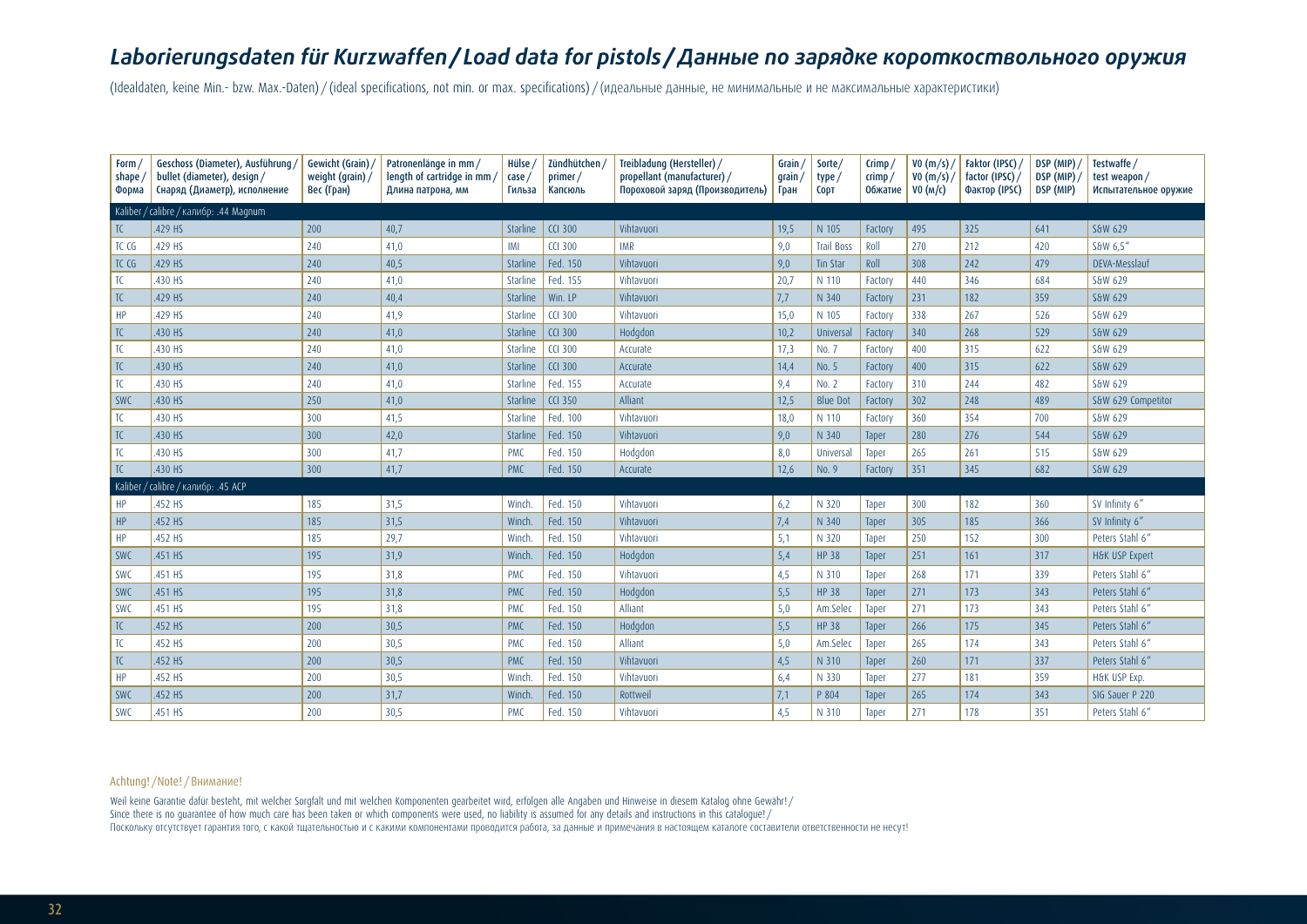| Form<br>shape<br>Форма | Geschoss (Diameter), Ausführung /<br>bullet (diameter), design /<br>Снаряд (Диаметр), исполнение | Gewicht (Grain)<br>weight (grain) $/$<br>Вес (Гран) | Patronenlänge in mm /<br>length of cartridge in mm,<br>Длина патрона, мм | Hülse<br>case/<br>Гильза | Zündhütchen<br>primer/<br>Капсюль | Treibladung (Hersteller) /<br>Grain /<br>propellant (manufacturer) /<br>grain<br>Пороховой заряд (Производитель)<br>Гран |      | Sorte/<br>type/<br><b>COPT</b> | $C$ rimp<br>crimp/<br><b>Обжатие</b> | V0(m/s)<br>V0(m/s) /<br>VO (M/c) | Faktor (IPSC)<br>factor (IPSC) /<br>Фактор (IPSC) | DSP (MIP)<br>DSP (MIP)<br>DSP (MIP) | Testwaffe /<br>test weapon/<br>Испытательное оружие |
|------------------------|--------------------------------------------------------------------------------------------------|-----------------------------------------------------|--------------------------------------------------------------------------|--------------------------|-----------------------------------|--------------------------------------------------------------------------------------------------------------------------|------|--------------------------------|--------------------------------------|----------------------------------|---------------------------------------------------|-------------------------------------|-----------------------------------------------------|
|                        | Kaliber / calibre / калибр: .45 ACP                                                              |                                                     |                                                                          |                          |                                   |                                                                                                                          |      |                                |                                      |                                  |                                                   |                                     |                                                     |
| SWC                    | .451 HS                                                                                          | 200                                                 | 30,5                                                                     | <b>PMC</b>               | Fed. 150                          | Hodgdon                                                                                                                  | 5,5  | <b>HP 38</b>                   | Taper                                | 273                              | 179                                               | 354                                 | Peters Stahl 6"                                     |
| SWC                    | .452 HS                                                                                          | 200                                                 | 31,6                                                                     | Winch                    | Fed. 150                          | Hodgdon                                                                                                                  | 6,0  | <b>HP 38</b>                   | Taper                                | 281                              | 184                                               | 364                                 | Colt 1911 6"                                        |
| SWC                    | .452 HS                                                                                          | 200                                                 | 31,5                                                                     | Winch.                   | Fed. 150                          | Vihtavuori                                                                                                               | 5,2  | N 320                          | Taper                                | 280                              | 183                                               | 363                                 | Colt 1911                                           |
| <b>RN</b>              | .452 HS                                                                                          | 200                                                 | 31,0                                                                     | Starline                 | Win. LP                           | Hodgdon                                                                                                                  | 4,7  | Clays                          | Taper                                | 275                              | 180                                               | 356                                 | Colt 1911                                           |
| TC                     | .452 HS                                                                                          | 200                                                 | 31,5                                                                     | Federal                  | Fed. GM 150                       | Vihtavuori                                                                                                               | 6,6  | N 340                          | Taper                                | 250                              | 164                                               | 324                                 | SV Infinity 6"                                      |
| TC                     | 452 HS                                                                                           | 200                                                 | 31,0                                                                     | Magtech                  | Fed. 150                          | Accurate                                                                                                                 | 5,8  | No. 2                          | Taper                                | 279                              | 183                                               | 362                                 | SIG-Sauer 220 Sport                                 |
| TC                     | .452 HS                                                                                          | 230                                                 | 31,0                                                                     | Winch.                   | Win, LP                           | Vihtavuori                                                                                                               | 4,4  | N 320                          | Taper                                | 255                              | 192                                               | 380                                 | <b>S&amp;W PC 845</b>                               |
| <b>RN</b>              | .452 HS                                                                                          | 230                                                 | 31,0                                                                     | Winch.                   | Win. LP                           | Vihtavuori                                                                                                               | 4,6  | N 320                          | Taper                                | 246                              | 186                                               | 367                                 | Colt 1911, 5"                                       |
| RN                     | .452 HS                                                                                          | 230                                                 | 31,8                                                                     | Winch.                   | Win. LP                           | Vihtavuori                                                                                                               | 5,0  | N 320                          | Factory                              | 230                              | 174                                               | 343                                 | S&W 625                                             |
| Kaliber                | / calibre / калибр: .45 Colt                                                                     |                                                     |                                                                          |                          |                                   |                                                                                                                          |      |                                |                                      |                                  |                                                   |                                     |                                                     |
| TC                     | 454 HS                                                                                           | 250                                                 | 40,6                                                                     | Starline                 | <b>CCI 300</b>                    | Alliant                                                                                                                  | 5,4  | <b>Bullseye</b>                | Factory                              | 225                              | 185                                               | 365                                 | Ruger Vaguero 5 1/2"                                |
| TC                     | .454 HS                                                                                          | 250                                                 | 41,5                                                                     | Starline                 | Fed. 150                          | Accurate                                                                                                                 | 12,0 | No. 5                          | Factory                              | 280                              | 230                                               | 454                                 | Ruger Vaguero 5 1/2"                                |
| TC                     | 454 HS                                                                                           | 250                                                 | 41,5                                                                     | Starline                 | Fed. 150                          | Vihtavuori                                                                                                               | 6,5  | N 320                          | Factory                              | 235                              | 193                                               | 381                                 | Ruger Vaguero 5 1/2"                                |
| TC                     | .454 HS                                                                                          | 250                                                 | 41,5                                                                     | Starline                 | Fed. 150                          | Alliant                                                                                                                  | 7,0  | <b>Bullseye</b>                | Factory                              | 260                              | 213                                               | 421                                 | Ruger Vaguero 5 1/2"                                |
| TC                     | 454 HS                                                                                           | 250                                                 | 41,5                                                                     | Starline                 | Fed. 150                          | Vihtavuori                                                                                                               | 6,7  | N 320                          | Factory                              | 240                              | 197                                               | 389                                 | Ruger Vaguero 5 1/2"                                |
| TC                     | .452 HS                                                                                          | 250                                                 | 41,5                                                                     | Starline                 | Fed. 150                          | Accurate                                                                                                                 | 11,0 | No. 5                          | Factory                              | 290                              | 238                                               | 470                                 | Ruger Vaguero 5 1/2"                                |
| TC CG                  | .452 HS                                                                                          | 250                                                 | 40,5                                                                     | Starline                 | $CCI$ 300                         | <b>IMR</b>                                                                                                               | 8,0  | <b>Trail Boss</b>              | Roll                                 | 260                              | 213                                               | 421                                 | Ruger Vaguero 5 1/2"                                |
|                        | Kaliber / calibre / калибр: .454 Casull                                                          |                                                     |                                                                          |                          |                                   |                                                                                                                          |      |                                |                                      |                                  |                                                   |                                     |                                                     |
| TC                     | 452 HS                                                                                           | 250                                                 | 44,2                                                                     | FA                       | Rem 7 1/2                         | Accurate                                                                                                                 | 30,0 | No. 9                          | Factory                              | 485                              | 398                                               | 786                                 | FA 7 1/2"                                           |
| TC                     | .452 HS                                                                                          | 300                                                 | 44,2                                                                     | FA                       | Rem 7 1/2                         | Accurate                                                                                                                 | 27,1 | No. 9                          | Factory                              | 457                              | 450                                               | 888                                 | FA 7 1/2"                                           |
| TC                     | .452 HS                                                                                          | 300                                                 | 44,2                                                                     | FA                       | Rem $71/2$                        | Accurate                                                                                                                 | 29,1 | No. 9                          | Factory                              | 493                              | 485                                               | 958                                 | FA 7 1/2"                                           |
| Kaliber /              | / calibre / калибр: .50 AE                                                                       |                                                     |                                                                          |                          |                                   |                                                                                                                          |      |                                |                                      |                                  |                                                   |                                     |                                                     |
| TC                     | .501 HS                                                                                          | 300                                                 | 40,4                                                                     | IMI                      | <b>CCI 350</b>                    | Hodgdon                                                                                                                  | 34,2 | H 110                          | Taper                                | 390                              | 384                                               | 758                                 | Desert Eagle                                        |
| TC                     | .501 HS                                                                                          | 300                                                 | 40,5                                                                     | IMI                      | <b>CCI 350</b>                    | Accurate                                                                                                                 | 24,0 | No. 9                          | Taper                                | 380                              | 374                                               | 739                                 | Desert Eagle                                        |
| Kaliber                | calibre / калибр: .500 S&W                                                                       |                                                     |                                                                          |                          |                                   |                                                                                                                          |      |                                |                                      |                                  |                                                   |                                     |                                                     |
| HP                     | 501 HS                                                                                           | 300                                                 | 49,2                                                                     | Starline                 | Fed. 155                          | Vectan                                                                                                                   | 15,0 | A0                             | Taper                                | 340                              | 334                                               | 661                                 | <b>S&amp;W</b>                                      |
| TC                     | .501 HS                                                                                          | 350                                                 | 49,2                                                                     | Starline                 | Fed. 155                          | Vectan                                                                                                                   | 22,0 | SP <sub>2</sub>                | Factory                              | 358                              | 411                                               | 812                                 | <b>S&amp;W</b>                                      |
| T <sub>C</sub>         | .501 HS                                                                                          | 400                                                 | 50,0                                                                     | Starline                 | $CCI$ 200                         | Accurate                                                                                                                 | 30,0 | <b>XMP 5744</b>                | Factory                              | 328                              | 420                                               | 850                                 | <b>S&amp;W</b>                                      |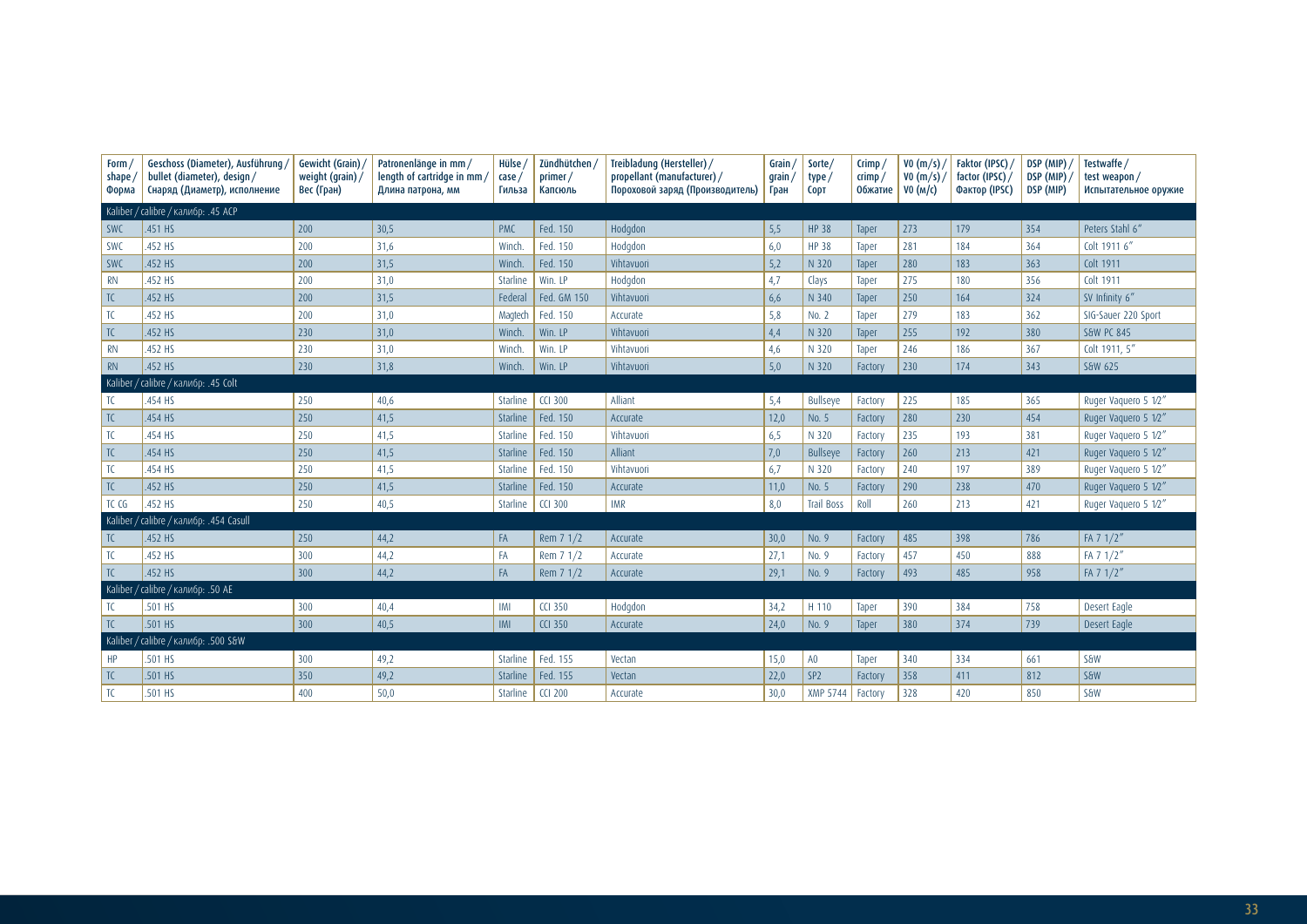# *Laborierungsdaten für Büchsengeschosse mit reduzierter Ladungen / Load data for rifle bullets with reduced charges /Данные по зарядке для винтовочных патронов с сокращенным количеством пороха*

(Idealdaten, Max.-Daten siehe Ladedatenbuch) / (ideal specifications, for max. specifications refer to loading data book) / (идеальные данные; максимальные данные см. справочник по зарядке)

| Form/<br>shape/<br>Форма | Geschoss (Diameter), Ausführung,<br>bullet (diameter), design /<br>Снаряд (Диаметр), исполнение | Gewicht (Grain)<br>weight (grain) /<br>Вес (Гран) | Patronenlänge in mm /<br>length of cartridge in mm/<br>Длина патрона, мм | Hülse,<br>case/<br>Гильза | Zündhütchen /<br>primer/<br>Капсюль | Treibladung (Hersteller) /<br>propellant (manufacturer) /<br>Пороховой заряд (Производитель) | Grain $/$<br>$q$ rain /<br>Гран | Sorte/<br>type/<br><b>CODT</b> | Crimp/<br>crimp/<br><b>Обжатие</b> | VO(m/s)<br>VO(m/s)<br>VO (M/c) | Testwaffe /<br>test weapon/<br>Испытательное оружие |
|--------------------------|-------------------------------------------------------------------------------------------------|---------------------------------------------------|--------------------------------------------------------------------------|---------------------------|-------------------------------------|----------------------------------------------------------------------------------------------|---------------------------------|--------------------------------|------------------------------------|--------------------------------|-----------------------------------------------------|
|                          | Kaliber / calibre / калибр: .22 Hornet                                                          |                                                   |                                                                          |                           |                                     |                                                                                              |                                 |                                |                                    |                                |                                                     |
| <b>RN</b>                | .224 HS                                                                                         | 045                                               | 43,8                                                                     | <b>RWS</b>                | CCI BR4                             | Vihtavuori                                                                                   | 8,8                             | N 110                          | kein                               | 700                            | Anschütz                                            |
|                          | Kaliber / calibre / калибр: .222 Rem.                                                           |                                                   |                                                                          |                           |                                     |                                                                                              |                                 |                                |                                    |                                |                                                     |
| <b>RN</b>                | .224 HS                                                                                         | 055                                               | 53,0                                                                     | <b>RWS</b>                | <b>CCI 400</b>                      | Vihtavuori                                                                                   | 14,0                            | N 110                          | kein                               | 795                            | 98er System m. LW-Lauf                              |
|                          | Kaliber / calibre / калибр: .223 Rem.**                                                         |                                                   |                                                                          |                           |                                     |                                                                                              |                                 |                                |                                    |                                |                                                     |
| <b>RN</b>                | .224 HS                                                                                         | 055                                               | 55,5                                                                     | Winch.                    | Fed. 205 M                          | Vihtavuori                                                                                   | 15,0                            | N 110                          | kein                               | 790                            | Sako Vixen                                          |
| Kaliber                  | calibre / калибр: 6,5 х 55                                                                      |                                                   |                                                                          |                           |                                     |                                                                                              |                                 |                                |                                    |                                |                                                     |
| HP                       | .264 HS                                                                                         | 090                                               | 69,0                                                                     | Lapua                     | CCI BR2                             | Alliant                                                                                      | 13,0                            | Unique                         | kein                               | 575                            | M96                                                 |
| <b>RN</b>                | 264 HS                                                                                          | 140                                               | 75,5                                                                     | Norma                     | <b>CCI 200</b>                      | Vihtavuori                                                                                   | 11,5                            | N 110                          | kein                               | 350                            | M96                                                 |
|                          | Kaliber / calibre / калибр: 7 х 57                                                              |                                                   |                                                                          |                           |                                     |                                                                                              |                                 |                                |                                    |                                |                                                     |
| <b>RN</b>                | .284 HS                                                                                         | 160                                               | 75,0                                                                     | <b>RWS</b>                | <b>CCI 200</b>                      | Vihtavuori                                                                                   | 14,0                            | N 110                          | kein                               | 410                            | Brasil-Mauser Mod. 1908                             |
|                          | Kaliber / calibre / калибр: .30 Carb.                                                           |                                                   |                                                                          |                           |                                     |                                                                                              |                                 |                                |                                    |                                |                                                     |
| <b>RN</b>                | .308 HS                                                                                         | 110                                               | 42,5                                                                     | Federal                   | <b>CCI 550</b>                      | Vihtavuori                                                                                   | 12,0                            | N 110                          | Taper                              | 550                            | .30M1                                               |
|                          | Kaliber / calibre / калибр: .308 Win.                                                           |                                                   |                                                                          |                           |                                     |                                                                                              |                                 |                                |                                    |                                |                                                     |
| HP                       | .308 HS                                                                                         | 125                                               | 65,5                                                                     | <b>RWS</b>                | <b>CCI 200</b>                      | Vihtavuori                                                                                   | 17,5                            | N 110                          | kein                               | 480                            | $FR-8$                                              |
| <b>RN</b>                | .308 HS                                                                                         | 165                                               | 70,2                                                                     | <b>RWS</b>                | <b>CCI 200</b>                      | Vihtavuori                                                                                   | 16,0                            | N 110                          | kein                               | 460                            | K98                                                 |
| Kaliber                  | calibre / калибр: .30-30                                                                        |                                                   |                                                                          |                           |                                     |                                                                                              |                                 |                                |                                    |                                |                                                     |
| HP                       | .308 HS                                                                                         | 125                                               | 64,0                                                                     | Federal                   | <b>CCI 200</b>                      | Vihtavuori                                                                                   | 17,0                            | N 110                          | kein                               | 600                            | Marlin 336CS                                        |
| TC                       | .308 HS                                                                                         | 165                                               | 64,7                                                                     | Federal                   | <b>CCI 200</b>                      | Vihtavuori                                                                                   | 15,0                            | N 110                          | kein                               | 485                            | Marlin 336CS                                        |
|                          | Kaliber / calibre / калибр: .30-06                                                              |                                                   |                                                                          |                           |                                     |                                                                                              |                                 |                                |                                    |                                |                                                     |
| HP                       | .308 HS                                                                                         | 125                                               | 78,5                                                                     | Federal                   | <b>CCI 200</b>                      | Alliant                                                                                      | 14,0                            | Unique                         | kein                               | 515                            | Winchester P 17                                     |
| <b>RN</b>                | .308 HS                                                                                         | 165                                               | 81,0                                                                     | Federal                   | <b>CCI 200</b>                      | Vihtavuori                                                                                   | 18,0                            | N 110                          | kein                               | 490                            | Mauser 225                                          |
| Kaliber                  | /calibre / калибр: 7,62 x 54R                                                                   |                                                   |                                                                          |                           |                                     |                                                                                              |                                 |                                |                                    |                                |                                                     |
| <b>RN</b>                | .308 HS                                                                                         | 165                                               | 72,5                                                                     | Lapua                     | <b>CCI 200</b>                      | Vihtavuori                                                                                   | 20,0                            | N 110                          | kein                               | 504                            | Fin. Mos.- Nagant M30                               |
|                          | Kaliber / calibre / калибр: 7,5 х 55                                                            |                                                   |                                                                          |                           |                                     |                                                                                              |                                 |                                |                                    |                                |                                                     |
| <b>RN</b>                | .308 HS                                                                                         | 165                                               | 69,0                                                                     | Norma                     | <b>CCI 200</b>                      | Vihtavuori                                                                                   | 14,2                            | N 110                          | kein                               | 390                            | K31                                                 |
|                          | Kaliber / calibre / калибр: 7,65 Arg.                                                           |                                                   |                                                                          |                           |                                     |                                                                                              |                                 |                                |                                    |                                |                                                     |
| <b>RN</b>                | 312 HS                                                                                          | 180                                               | 72,0                                                                     | Norma                     | <b>CCI 200</b>                      | Vihtavuori                                                                                   | 17,0                            | N 110                          | kein                               | 410                            | Peru-Mauser Mod. 1909                               |
|                          | Kaliber / calibre / калибр: .303 Brit.                                                          |                                                   |                                                                          |                           |                                     |                                                                                              |                                 |                                |                                    |                                |                                                     |
| <b>RN</b>                | .312 HS                                                                                         | 180                                               | 74,5                                                                     | Federal                   | <b>CCI 200</b>                      | Alliant                                                                                      | 12,0                            | Unique                         | kein                               | 468                            | Enf. No.4 MK1                                       |
| <b>RN</b>                | .312 HS                                                                                         | 180                                               | 73,8                                                                     | Federal                   | <b>CCI 200</b>                      | Vihtavuori                                                                                   | 17,0                            | N 110                          | kein                               | 480                            | Enf. No.4 MK1                                       |

#### Achtung! /Note! /Внимание!

Weil keine Garantie dafür besteht, mit welcher Sorgfalt und mit welchen Komponenten gearbeitet wird, erfolgen alle Angaben und Hinweise in diesem Katalog ohne Gewähr! / Since there is no quarantee of how much care has been taken or which components were used, no liability is assumed for any details and instructions in this catalogue!/ Поскольку отсутствует гарантия того, с какой тщательностью и с какими компонентами проводится работа, за данные и примечания в настоящем каталоге составители ответственности не несут!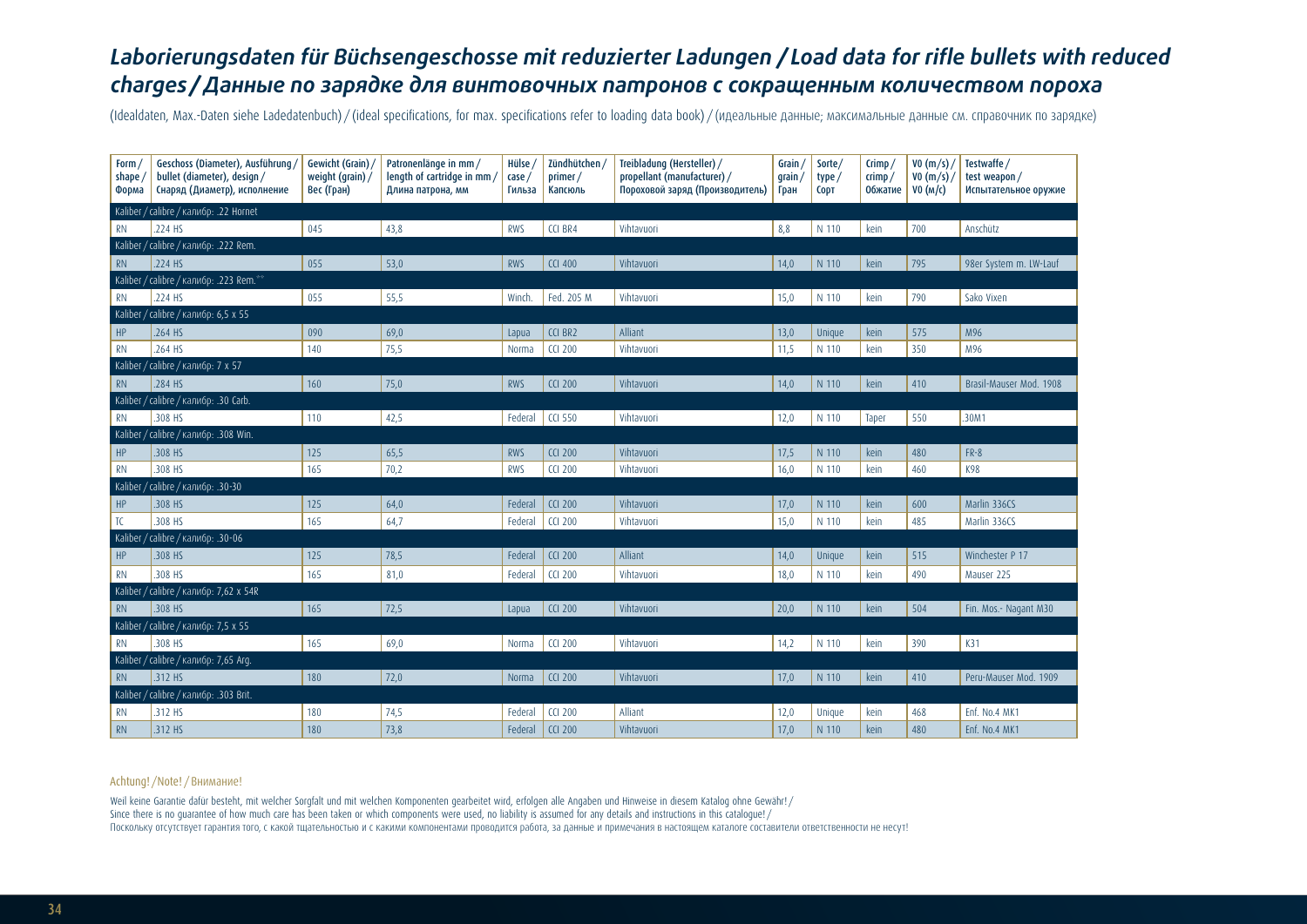| Form /<br>shape<br>Форма | Geschoss (Diameter), Ausführung /<br>bullet (diameter), design /<br>Снаряд (Диаметр), исполнение | Gewicht (Grain)<br>weight (grain)/<br>Вес (Гран) | Patronenlänge in mm /<br>length of cartridge in mm<br>Длина патрона, мм | Hülse<br>case,<br>Гильза | Zündhütchen /<br>primer/<br>Капсюль | Treibladung (Hersteller) /<br>propellant (manufacturer) /<br>Пороховой заряд (Производитель) | Grain<br>grain<br>Гран | Sorte/<br>type/<br><b>CODT</b> | $C$ rimp /<br>crimp/<br><b>Обжатие</b> | VO(m/s)<br>V0(m/s)<br>VO (M/C) | Testwaffe /<br>test weapon/<br>Испытательное оружие |
|--------------------------|--------------------------------------------------------------------------------------------------|--------------------------------------------------|-------------------------------------------------------------------------|--------------------------|-------------------------------------|----------------------------------------------------------------------------------------------|------------------------|--------------------------------|----------------------------------------|--------------------------------|-----------------------------------------------------|
|                          | Kaliber / calibre / калибр: 8,15 х 46R                                                           |                                                  |                                                                         |                          |                                     |                                                                                              |                        |                                |                                        |                                |                                                     |
| TC                       | .321 HS                                                                                          | 148                                              | 63,0                                                                    | <b>RWS</b>               | <b>CCI 200</b>                      | Vihtavuori                                                                                   | 12,0                   | N 110                          | kein                                   | 440                            | Wehrmann                                            |
| TC                       | .321 HS                                                                                          | 170                                              | 63,0                                                                    | <b>RWS</b>               | <b>CCI 200</b>                      | Vihtavuori                                                                                   | 12,0                   | N 110                          | kein                                   | 410                            | Wehrmann                                            |
|                          | Kaliber / calibre / калибр: 8 х 57IS                                                             |                                                  |                                                                         |                          |                                     |                                                                                              |                        |                                |                                        |                                |                                                     |
| <b>RN</b>                | .323 HS                                                                                          | 125                                              | 70,0                                                                    | Lapua                    | <b>CCI 200</b>                      | Alliant                                                                                      | 16,0                   | Unique                         | kein                                   | 560                            | Port. K98K                                          |
| <b>RN</b>                | .323 HS                                                                                          | 190                                              | 76,2                                                                    | <b>RWS</b>               | <b>CCI 200</b>                      | Vihtavuori                                                                                   | 15,0                   | N 110                          | kein                                   | 370                            | K98k                                                |
|                          | Kaliber / calibre / калибр: .38 Spezial                                                          |                                                  |                                                                         |                          |                                     |                                                                                              |                        |                                |                                        |                                |                                                     |
| TC.                      | .357 HS                                                                                          | 158                                              | 37,0                                                                    | Winch.                   | Fed. 100                            | Vihtavuori                                                                                   | 5,3                    | N 340                          | Taper                                  | 328                            | Hege Uberti M 1866 Rifle                            |
|                          | Kaliber / calibre / калибр: .44/40                                                               |                                                  |                                                                         |                          |                                     |                                                                                              |                        |                                |                                        |                                |                                                     |
| TC CG                    | .428 HS                                                                                          | 200                                              | 40,3                                                                    | Starline                 | Fed. 150                            | Accurate                                                                                     | 6,1                    | No. 2                          | Roll                                   | 300                            | Winchester 92                                       |
| TC CG                    | .428 HS                                                                                          | 200                                              | 40,3                                                                    | Starline                 | <b>CCI 300</b>                      | Alliant                                                                                      | 6,0                    | <b>Trail Boss</b>              | Roll                                   | 268                            | DEVA Messlauf                                       |
|                          | Kaliber / calibre / калибр: .444 Marlin                                                          |                                                  |                                                                         |                          |                                     |                                                                                              |                        |                                |                                        |                                |                                                     |
| TC.                      | .430 HS                                                                                          | 300                                              | 64,2                                                                    | Rem.                     | <b>CCI 250</b>                      | Vectan                                                                                       | 17,0                   | A0                             | Taper                                  | 450                            | Marlin 444                                          |
| TC                       | .430 HS                                                                                          | 300                                              | 63,7                                                                    | Hornady                  | CCI BR2                             | Alliant                                                                                      | 13,0                   | Unique                         | Factory                                | 385                            | Marlin 444                                          |
|                          | Kaliber / calibre / калибр: .45 Colt                                                             |                                                  |                                                                         |                          |                                     |                                                                                              |                        |                                |                                        |                                |                                                     |
| TC CG                    | .452 HS                                                                                          | 250                                              | 40,6                                                                    | Starline                 | <b>CCI 300</b>                      | Alliant                                                                                      | 6,0                    | <b>Red Dot</b>                 | Roll                                   | 328                            | Marlin Mod. 1894                                    |
| TC CG                    | .452 HS                                                                                          | 250                                              | 40,6                                                                    | Starline                 | <b>CCI 300</b>                      | Hodgdon                                                                                      | 6,2                    | <b>HP 38</b>                   | Roll                                   | 322                            | Marlin Mod. 1894                                    |
| TC CG                    | .452 HS                                                                                          | 250                                              | 40,6                                                                    | Starline                 | <b>CCI 300</b>                      | Vectan                                                                                       | 9,0                    | A <sub>O</sub>                 | Roll                                   | 360                            | Uberti "Gold Rush 20"                               |
|                          | Kaliber / calibre / калибр: .45/70                                                               |                                                  |                                                                         |                          |                                     |                                                                                              |                        |                                |                                        |                                |                                                     |
| TC.                      | .458 HS                                                                                          | 300                                              | 66,0                                                                    | Federal                  | <b>CCI 200</b>                      | Vihtavuori                                                                                   | 30,0                   | N 110                          | Taper                                  | 523                            | Marlin 1899CS                                       |
| TC                       | .458 HS                                                                                          | 350                                              | 66,0                                                                    | Federal                  | <b>CCI 200</b>                      | Vihtavuori                                                                                   | 30,0                   | N 110                          | Taper                                  | 513                            | Marlin 1899CS                                       |
| TC                       | .458 HS                                                                                          | 400                                              | 65,0                                                                    | Federal                  | <b>CCI 250</b>                      | Vihtavuori                                                                                   | 42,0                   | N 135                          | Taper                                  | 460                            | Sharps LR                                           |
| TC                       | .458 HS                                                                                          | 400                                              | 66,0                                                                    | Federal                  | <b>CCI 250</b>                      | Vihtavuori                                                                                   | 32,5                   | N 120                          | Taper                                  | 450                            | Sharps LR                                           |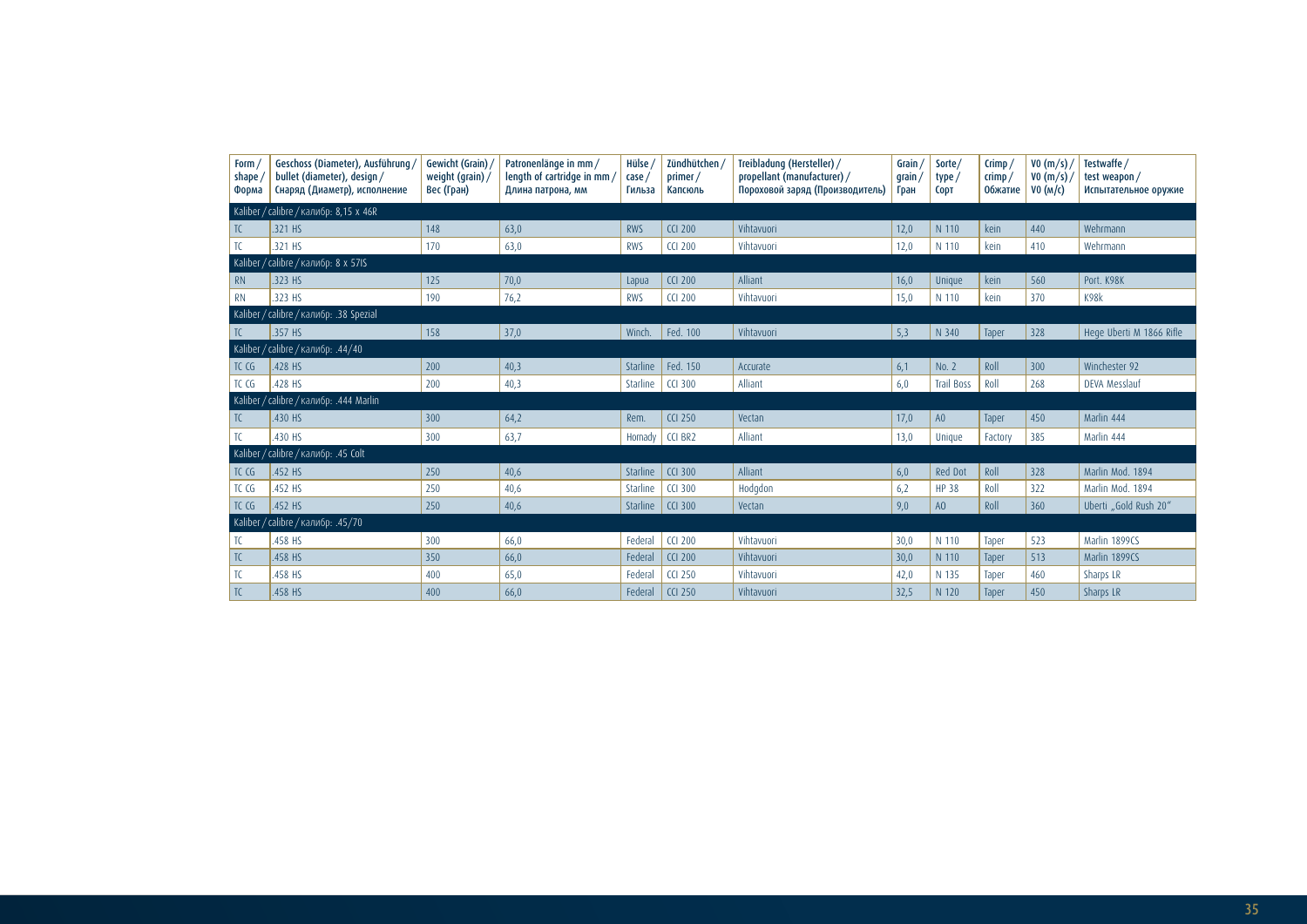# *Laborierungsdaten für VL-Rundkugeln/ Load data for round balls for muzzle-loaders / Данные по зарядке круглых пуль для оружия дульного заряжания*

## Besonderheiten beim Schießen mit Vorderladerwaffen

- Das Geschoss muss auf der Ladung aufsitzen, um einen ungleichmäßigen, gefährlichen Pulverabbrand zu vermeiden
- Bei Revolvern sollte der Hohlraum zwischen Kugel und Ladung mit Hartweizengries ausgefüllt werden; die Kugel sollte mit der Trommelstirnseite abschließen
- Bei Revolvern sollten die gesetzten Kugeln vor der Schussabgabe mit einer Schmierung versehen werden (VL-Fett)

Formeln zur Ermittlung einer mittleren Gebrauchsladung für VL-Kurzwaffen:

- Pulvergewicht in Gramm Kurzwaffe = Lauf  $\emptyset$  in mm x 0,1
- Pulvergewicht in Gramm Langwaffe = Lauf Ø in mm x 0.25
- Pulvergewicht in Gramm Glattlauf-Waffe = Lauf Ø in mm x 0,3
- Pulvergewicht in Gramm Flinte = 1/6 der Vorlage (Schrot + Verdämmung)
- Lauf Ø in mm = Kaliber in 7oll x 25.4

### Special points with regard to shooting with muzzle-loaders

- The ball should be seated on the charge in order to avoid uneven, dangerous burn rates.
- In the case of revolvers the cavity between the ball and the charge should be filled with durum wheat semolina; the ball should finish level with the front of the chamber
- In the case of revolvers the seated balls should be treated with lubricant before firing (muzzle-loader grease).

Formulae for calculating an average charge for muzzle-loader pistols:

- powder weight in grams pistol = barrel  $\emptyset$  in mm x 0.1
- powder weight in grams rifle = barrel  $\emptyset$  in mm x 0.25
- powder weight in grams smooth-bore weapon = barrel Ø in mm x 0.3 • powder weight in grams shotgun =  $1/6$  of the shot charge (shot + wad)
- $\cdot$  barrel Ø in mm = calibre in inches x 25.4

## Особенности при стрельбе оружием дульного заряжания

- Снаряд должен "сидеть" на заряде, чтобы избежать неравномерного, опасного сгорания пороха
- В револьверах пустоту между пулей и зарядом следует заполнить манной крупой; пуля должна быть закрыта торцом барабана
- Перед началом стрельбы из револьвера заряженные пули следует смазать (смазка для оружия дульного заряжания)

Формулы для расчета среднего нормального заряда для короткоствольного оружия дульного заряжания:

• Вес пороха в граммах короткоствольное оружие = в мм ствол x 0,1 • Вес пороха в граммах длинноствольное оружие =в мм ствол x 0,25 • Вес пороха в граммах гладкоствольное оружие = в мм ствол x 0,3 • Вес пороха в граммах винтовка = 1/6 несущей части снаряда (дробь + пыж) • в мм ствол = калибр в дюймах x 25,4